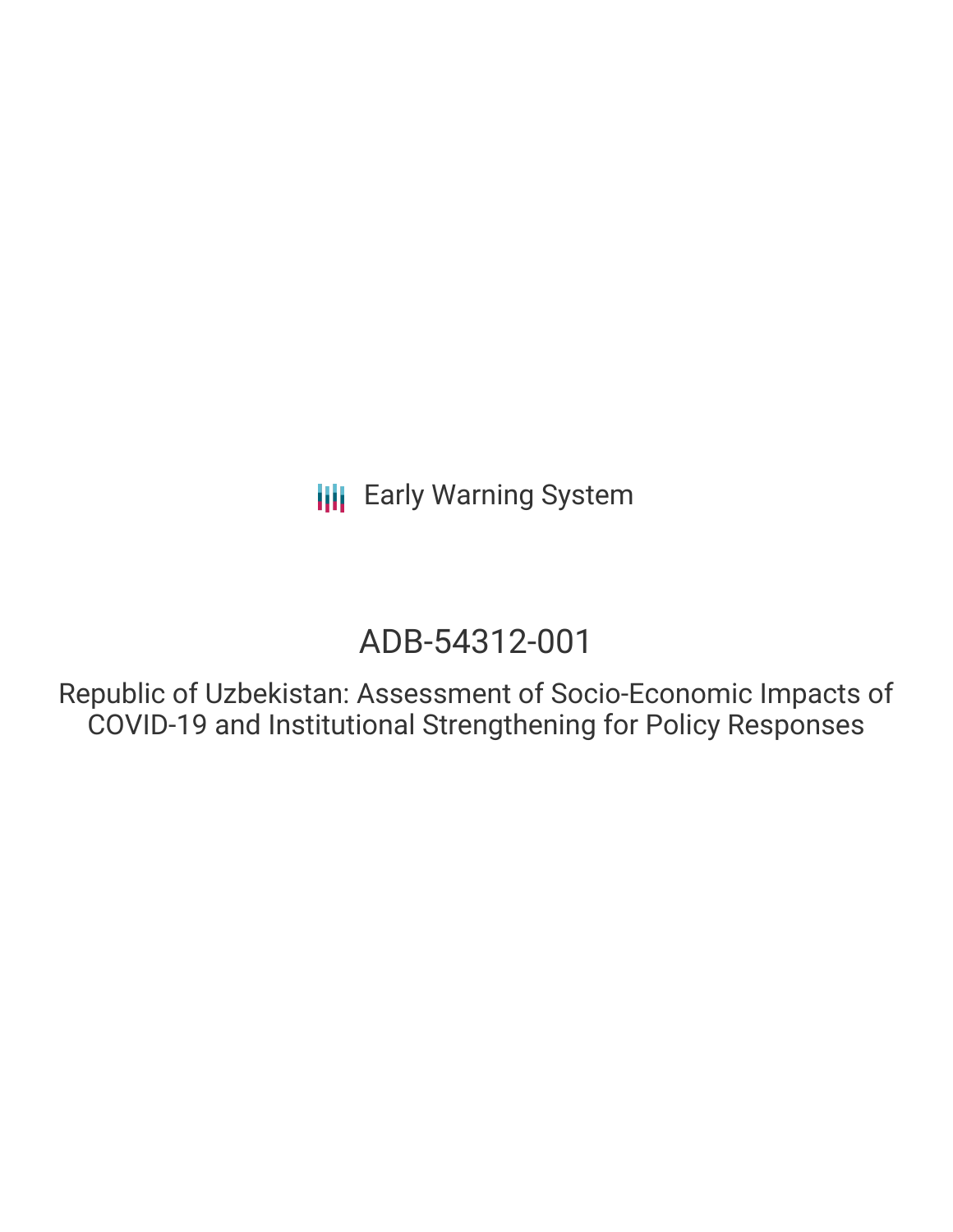

Republic of Uzbekistan: Assessment of Socio-Economic Impacts of COVID-19 and Institutional Strangthening for Dolicy Decnances

#### **Quick Facts**

| <b>Countries</b>               | Uzbekistan                   |
|--------------------------------|------------------------------|
| <b>Financial Institutions</b>  | Asian Development Bank (ADB) |
| <b>Status</b>                  | Approved                     |
| <b>Bank Risk Rating</b>        | U                            |
| <b>Voting Date</b>             | 2020-08-06                   |
| <b>Borrower</b>                | Government                   |
| <b>Sectors</b>                 | Finance                      |
| <b>Investment Type(s)</b>      | Grant                        |
| <b>Investment Amount (USD)</b> | $$0.65$ million              |
| <b>Project Cost (USD)</b>      | $$0.65$ million              |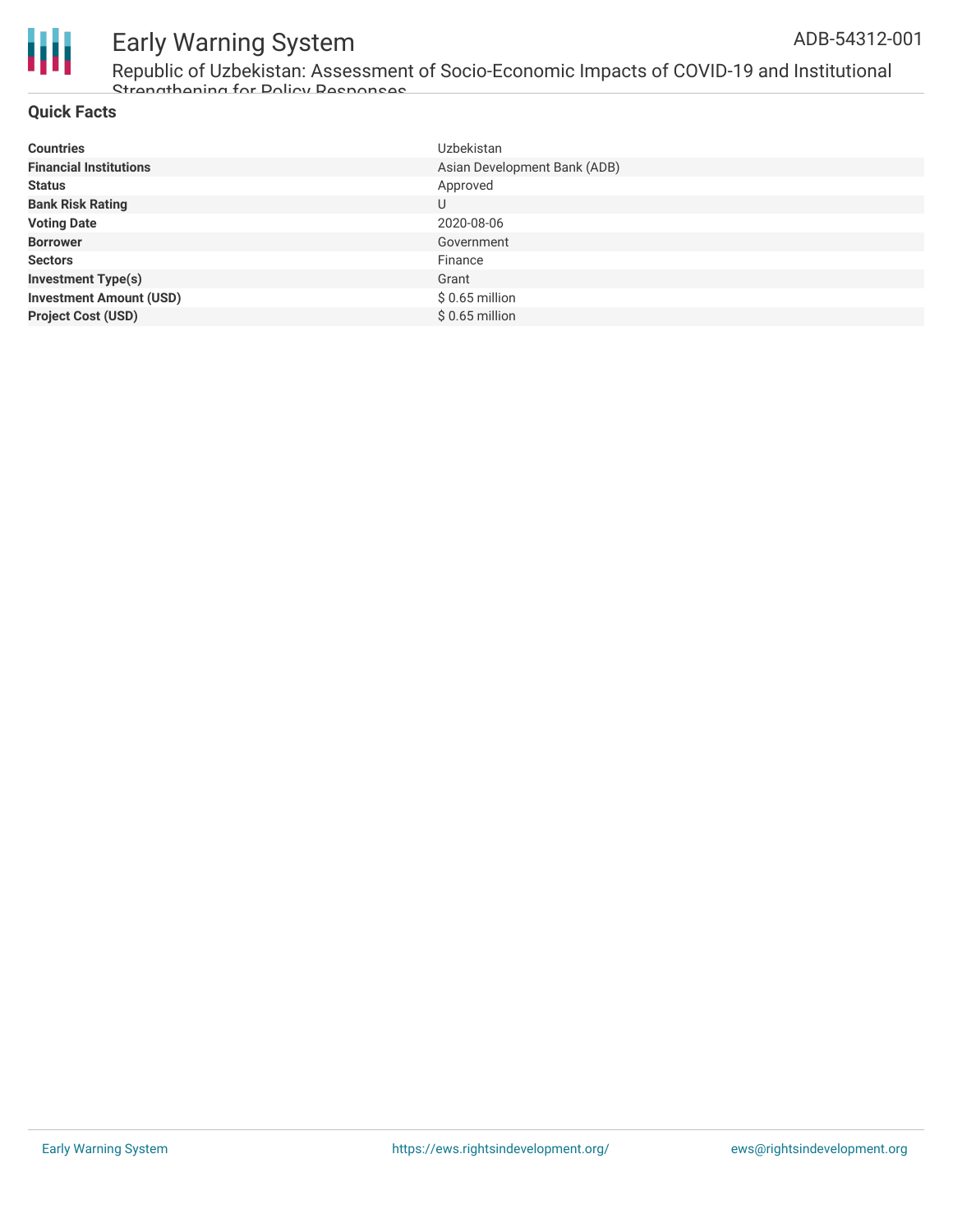

Republic of Uzbekistan: Assessment of Socio-Economic Impacts of COVID-19 and Institutional Strengthening for Policy Responses

#### **Project Description**

According to ADB website information, Ministry of Economic Development and Poverty Reduction (MOEDPR) requested technical support from ADB in May 2020 along strategic lines for preparing the country's socio-economic impact assessment from the COVID-19 pandemic. The requested financial support would be provided for the technical assistance (TA) in order to contribute to improved evidence-based decision-making by the Ministry of Economic Development and Poverty Reduction (MOEDPR) in the Republic of Uzbekistan in its response to the coronavirus disease (COVID-19) pandemic.

#### **PROJECT DESCRIPTION**

IMPACT & OUTCOME

Economic management capacity of MOEDPR staff has been strengthened.

Improved evidence-based decision-making by the MOEDPR in response to the COVID-19 pandemic, and increased institutional capacity in economic management.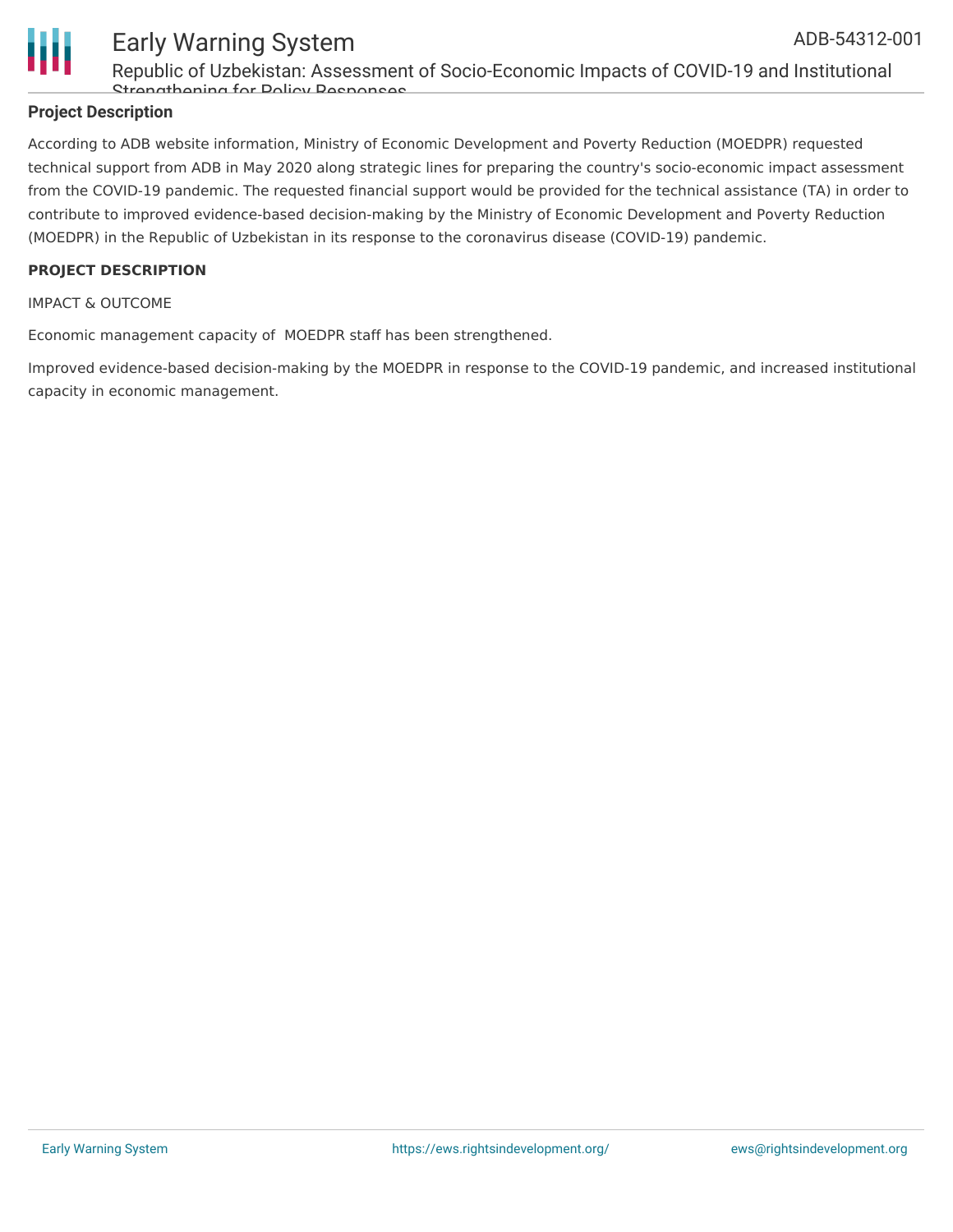

Republic of Uzbekistan: Assessment of Socio-Economic Impacts of COVID-19 and Institutional Strangthaning for Dolicy Decnances

#### **Investment Description**

Asian Development Bank (ADB)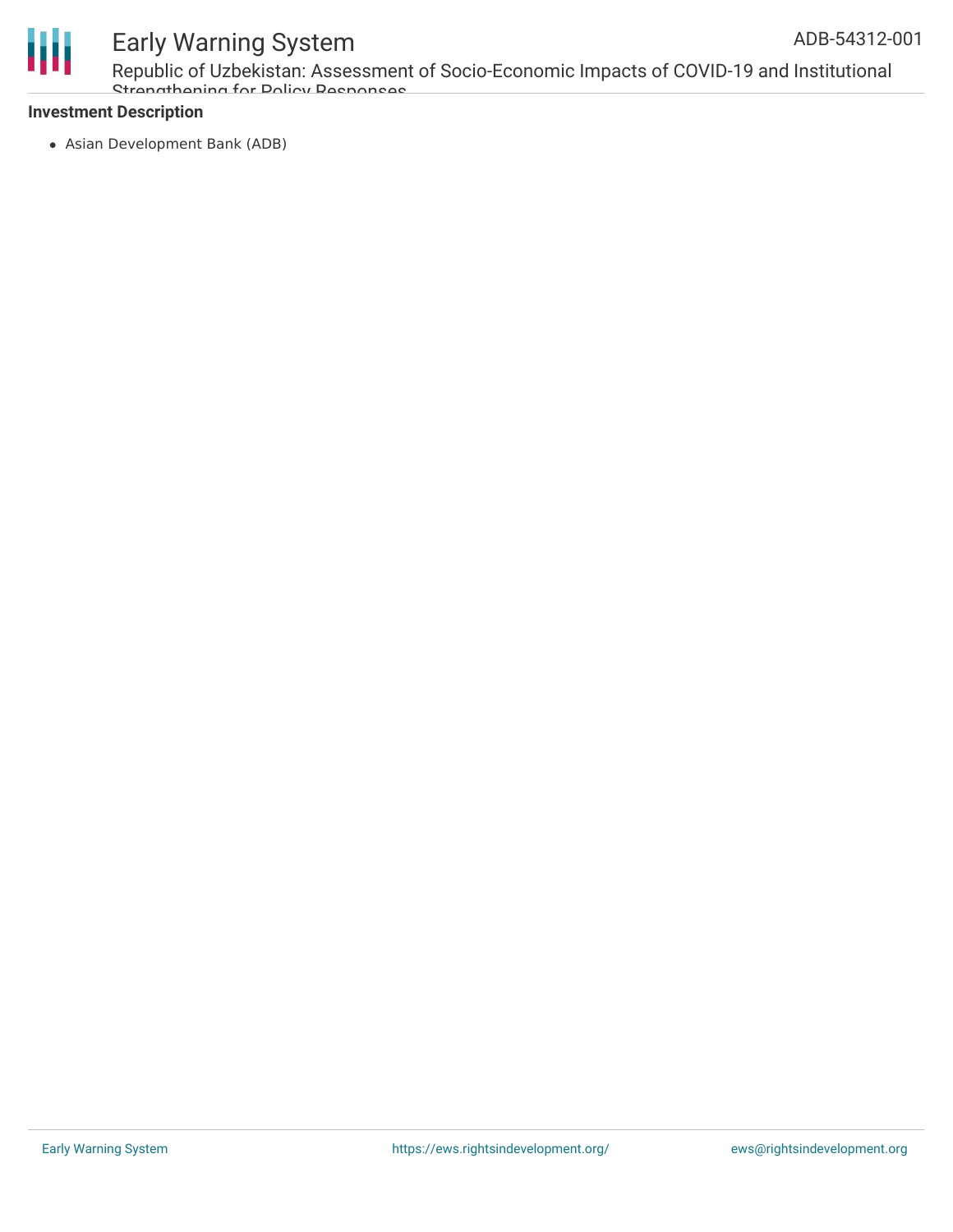

Republic of Uzbekistan: Assessment of Socio-Economic Impacts of COVID-19 and Institutional Strengthening for Policy Responses

#### **Contact Information**

#### **ACCESS TO INFORMATION**

You can submit an information request for project information at: https://www.adb.org/forms/request-information-form

ADB has a two-stage appeals process for requesters who believe that ADB has denied their request for information in violation of its Access to Information Policy. You can learn more about filing an appeal at: https://www.adb.org/site/disclosure/appeals

#### **ACCOUNTABILITY MECHANISM OF ADB**

The Accountability Mechanism is an independent complaint mechanism and fact-finding body for people who believe they are likely to be, or have been, adversely affected by an Asian Development Bank-financed project. If you submit a complaint to the Accountability Mechanism, they may investigate to assess whether the Asian Development Bank is following its own policies and procedures for preventing harm to people or the environment. You can learn more about the Accountability Mechanism and how to file a complaint at: <http://www.adb.org/site/accountability-mechanism/main>.

#### **Ministry of Economic Development and Poverty Reduction**

45 A, Islam Karimov Avenue, Tashkent, 1000 03, Uzbekistan